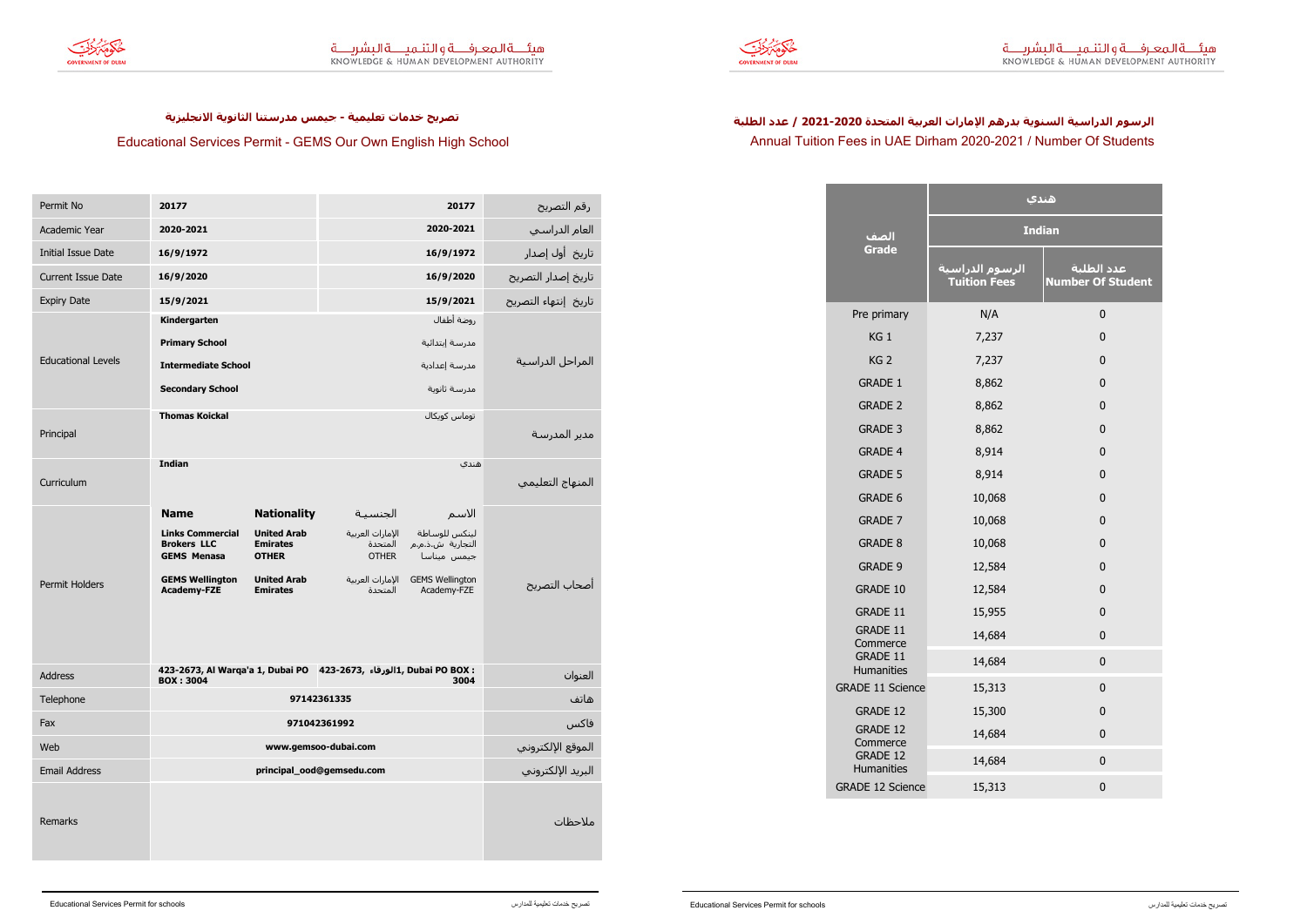**Educational Services Permit - GEMS Our Own English High School**

## **Annual Tuition Fees in UAE Dirham 2020-2021 / Number Of Students** الرسوم الدراسية السنوية بدرهم الإمارات العربية المتحدة 2020-2021 / عدد الطلبة

**Very good**

Dubai Schools Inspection Bureau Result

**احید جدا** 

نتائج الرقابة المدرسية في دبي